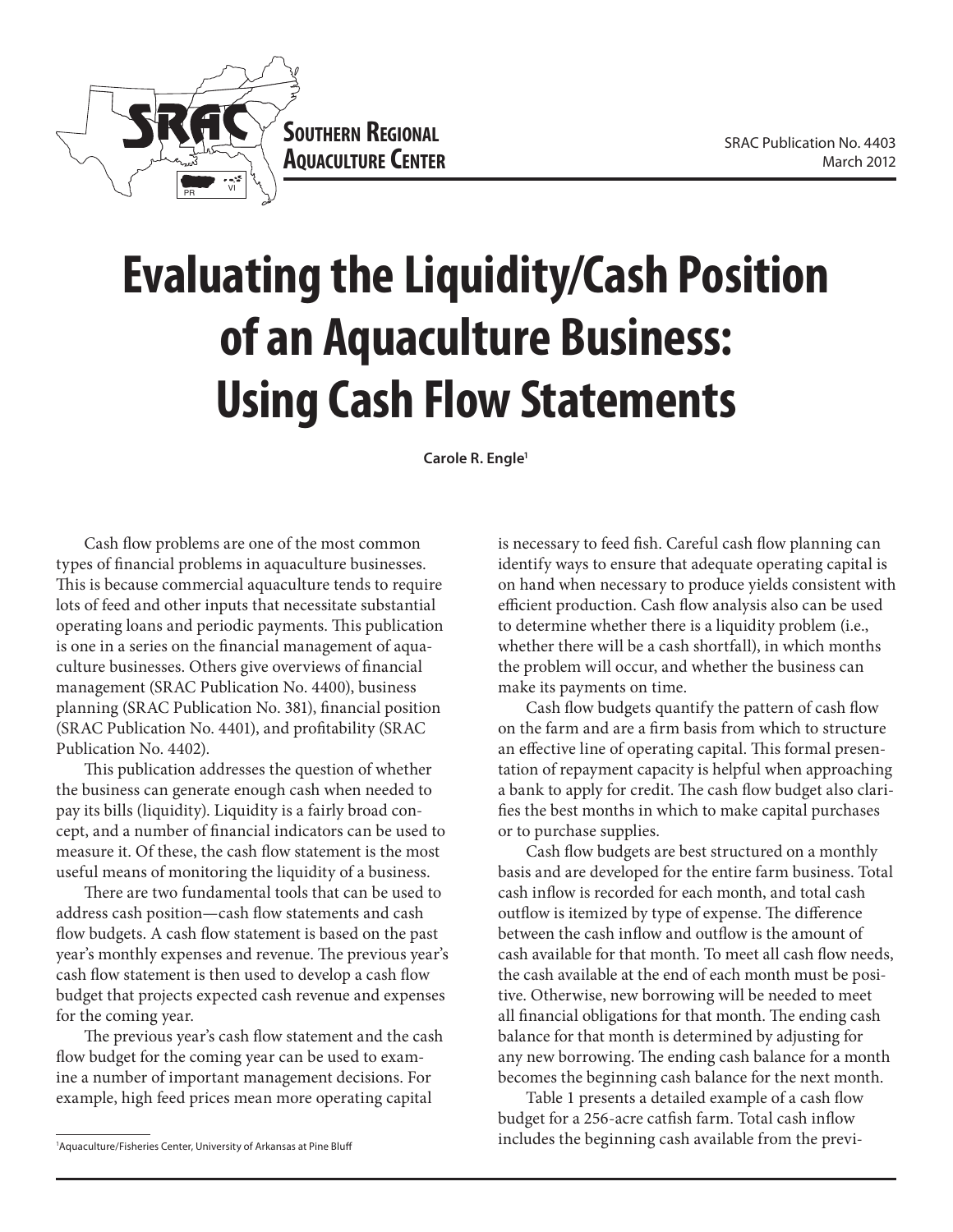| Table 1. Monthly cash flow budget for a 256-acre catfish farm with financing of 30 percent of all capital and restricted sales because of off-flavor. |                   |                   |                   |                   |                  |                  |                  |                  |                  |                  |                 |           |              |
|-------------------------------------------------------------------------------------------------------------------------------------------------------|-------------------|-------------------|-------------------|-------------------|------------------|------------------|------------------|------------------|------------------|------------------|-----------------|-----------|--------------|
| Item                                                                                                                                                  | <u>ສົ</u>         | فه<br>F           | 동<br>Mar          | April             | Nay              | June             | λlη              | Aug.             | Sept.            | ö                | Nov.            | ن<br>م    | <b>Total</b> |
| Catfish sold, lb<br>Beginning cash                                                                                                                    | 173,650<br>23,040 | 168,349<br>23,040 | 127,130<br>23,040 | 103,680<br>84,788 | 57,600<br>90,111 | 57,600<br>82,262 | 39,195<br>34,560 | 10,000<br>57,600 | 10,000<br>57,600 | 97,920<br>10,000 | 6,169<br>40,320 | 10,000    | 576,000      |
| Ş<br>Catfish receipts,                                                                                                                                | 16,128            | 16,128            | 16,128            | 72,576            | 40,320           | 40,320           | 24,192           | 40,320           | 40,320           | 68,544           | 28,224          | $\circ$   | 403,200      |
| Total cash inflow                                                                                                                                     | 189,778           | 184,477           | 143,258           | 157,364           | 130,431          | 122,582          | 63,387           | 50,320           | 50,320           | 78,544           | 34,393          | 10,000    | 1,214,854    |
| Operating cash expenses<br>Feed                                                                                                                       | 2,783             | 5,565             |                   | 19,479            | 13,913           | 44,522           | 44,522           | 55,653           | 55,653           | 16,696           | 8,348           | 5,565     | 278,264      |
| Fingerlings                                                                                                                                           | 0                 | 36,416            | 5,565<br>36,416   | 0                 | 0                | 0                | 0                | 0                | $\circ$          | 0                | 0               | 0         | 72,832       |
| Labor                                                                                                                                                 |                   |                   |                   |                   |                  |                  |                  |                  |                  |                  |                 |           |              |
| 12-mo., full-time                                                                                                                                     | 3,245             | 3,245             | 3,245             | 3,245             | 3,245            | 3,245            | 3,650            | 3,245            | 3,650            | 3,245            | 3,650           | 3,650     | 40,560       |
| Seasonal, full-time                                                                                                                                   | 0                 | $\circ$           | $\circ$           | 0                 | 1,521            | 2,535            | 2,535            | 2,535            | 1,014            | $\circ$          |                 |           | 10,140       |
| Plankton control                                                                                                                                      | $\circ$           | $\circ$           | $\circ$           | 0                 | 922              |                  | 922              |                  | 1,843            | $\circ$          | 0               | $\circ$   | 3,687        |
| Gas, diesel and oil                                                                                                                                   | 1,137             | 568               | 568               | 568               | 947              | 1,516            | 2,463            | 2,463            | 3,031            | 3,031            | 1,326           | 1,326     | 18,944       |
| Electricity                                                                                                                                           | 1,137             | 1,137             | 1,705             | 2,273             | 2,842            | 5,683            | 8,525            | 9,661            | 9,661            | 9,661            | 2,842           | 1,705     | 56,832       |
| Repairs and maint.                                                                                                                                    | 2,980             | 497               | 993               | 993               | 1,242            | 2,483            | 3,228            | 3,228            | 2,483            | 1,242            | 1,242           | 4,221     | 24,832       |
| <b>Bird depredation</b>                                                                                                                               | 240               | 240               | 240               | 160               | $\frac{8}{2}$    | $\circ$          |                  | $\circ$          | $\circ$          | 160              | 240             | 240       | 1,600        |
| Seining and hauling                                                                                                                                   | 1,152             | 1,152             | 1,152<br>161      | 5,184             | 2,880            | 2,880            | 1,728            | 2,880            | 2,880            | 4,896            | 2,016           |           | 28,800       |
| Telephone                                                                                                                                             | 215               | 215               |                   | 269               | 269              | 215              | 215              | 215              | 215              | 215              | 215             | 269       | 2,688        |
| Office supplies                                                                                                                                       | 225               | 28                | 141               | 56                | 563              | 563              | 282              | 141              | $\overline{141}$ | 113              | 141             | 422       | 2,816        |
| Farm insurance                                                                                                                                        | 518               | 518               | 518               | 518               | 518              | 518              | 583              | 518              | 583              | 518              | 583             | 583       | 6,476        |
| Legal/accounting                                                                                                                                      | 156               | 125               | 125               | 125               | 125              | 125              | 125              | 125              | 125              | 125              | 125             | 156       | 1,562        |
| Total op. expenses                                                                                                                                    | 13,788            | 49,706            | 50,829            | 32,870            | 29,067           | 64,285           | 68,778           | 80,664           | 81,279           | 39,902           | 20,728          | 18,137    | 550,033      |
| Debt servicing                                                                                                                                        |                   |                   |                   |                   |                  |                  |                  |                  |                  |                  |                 |           |              |
| Real estate                                                                                                                                           |                   |                   |                   |                   |                  |                  |                  |                  |                  |                  |                 |           |              |
| Interest                                                                                                                                              | 0                 | 0                 | 0                 | 0                 |                  |                  | 0                | 0                | 0                | 0                |                 | 44,835    | 44,835       |
| Principal                                                                                                                                             | $\circ$           | $\circ$           | 0                 | $\circ$           | 0                | 0                | $\circ$          | $\circ$          | $\circ$          | $\circ$          | 0               | 20,544    | 20,544       |
| Subtotal                                                                                                                                              | $\circ$           | $\circ$           | $\circ$           | $\circ$           | $\circ$          | $\circ$          | $\circ$          | $\circ$          | $\circ$          | $\circ$          | $\circ$         | 65,379    | 65,379       |
| Equipment                                                                                                                                             |                   |                   |                   |                   |                  |                  |                  |                  |                  |                  |                 |           |              |
| Interest                                                                                                                                              | $\circ$           | $\circ$           | 0                 | 0                 | 0                | 0                | $\circ$          | 0                | $\circ$          | $\circ$          | 24,726          | 0         | 24,726       |
| Principal                                                                                                                                             | $\circ$ $\circ$   | $\circ$ $\circ$   | $\circ$           | $\circ$ $\circ$   | $\circ$ $\circ$  | $\circ$          | $\circ$ $\circ$  | $\circ$ $\circ$  | $\circ$ $\circ$  | $\circ$ $\circ$  | 77,514          | $\circ$   | 77,514       |
| Subtotal                                                                                                                                              |                   |                   | $\circ$           |                   |                  | $\circ$          |                  |                  |                  |                  | 102,240         | $\circ$   | 102,240      |
| Operating                                                                                                                                             |                   |                   |                   |                   |                  |                  |                  |                  |                  |                  |                 |           |              |
| Interest                                                                                                                                              | 695               | 695               | 695               | 3,126             | 1,737            | 1,737            | 1,042            | 1,737            | 1,737            | 2,952            | 1,216           | 0         | 17,369       |
| Principal                                                                                                                                             | 6,946             | 6,946             | 6,946             | 31,257            | 17,365           | 17,365           | 10,419           | 17,365           | 17,365           | 29,521           | 12,156          | 0         | 173,651      |
| Subtotal                                                                                                                                              | 7,641             | 7,641             | 7,641             | 34,383            | 19,102           | 19,102           | 11,461           | 19,102           | 19,102           | 32,473           | 13,372          | $\circ$   | 191,020      |
| Total debt servicing                                                                                                                                  | 7,641             | 7,641             | 7,641             | 34,383            | 19,102           | 19,102           | 11,461           | 19,102           | 19,102           | 32,473           | 115,612         | 65,379    | 358,639      |
| Total cash outflow                                                                                                                                    | 21,429            | 57,347            | 58,470            | 67,253            | 48,169           | 83,387           | 80,239           | 99,766           | 100,381          | 72,375           | 136,340         | 83,516    |              |
| Cash available                                                                                                                                        | 168,349           | 127,130           | 84,788            | 90,111            | 82,262           | 39,195           | $-16,852$        | -49,446          | $-50,061$        | 6,169            | $-101,947$      | $-73,516$ |              |
| New borrowing                                                                                                                                         |                   |                   | $\circ$           |                   |                  |                  | 26,852           | 59,446           | 60,061           |                  | 111,947         | 83,516    |              |
| Ending cash                                                                                                                                           | 168,349           | 127,130           | 84,788            | 90,111            | 82,262           | 39,195           | 10,000           | 10,000           | 10,000           | 6,169            | 10,000          | 10,000    |              |
| Summary of debt outstanding                                                                                                                           |                   |                   |                   |                   |                  |                  |                  |                  |                  |                  |                 |           |              |
| Real estate                                                                                                                                           |                   |                   |                   |                   |                  |                  |                  |                  |                  |                  |                 |           |              |
| Equipment                                                                                                                                             |                   |                   |                   |                   |                  |                  |                  |                  |                  |                  |                 |           |              |
| Operating                                                                                                                                             | 166,705           | 159,759           | 152,813           | 121,556           | 104,191          | 86,826           | 103,259          | 145,340          | 188,036          | 158,515          | 258,306         | 341,822   |              |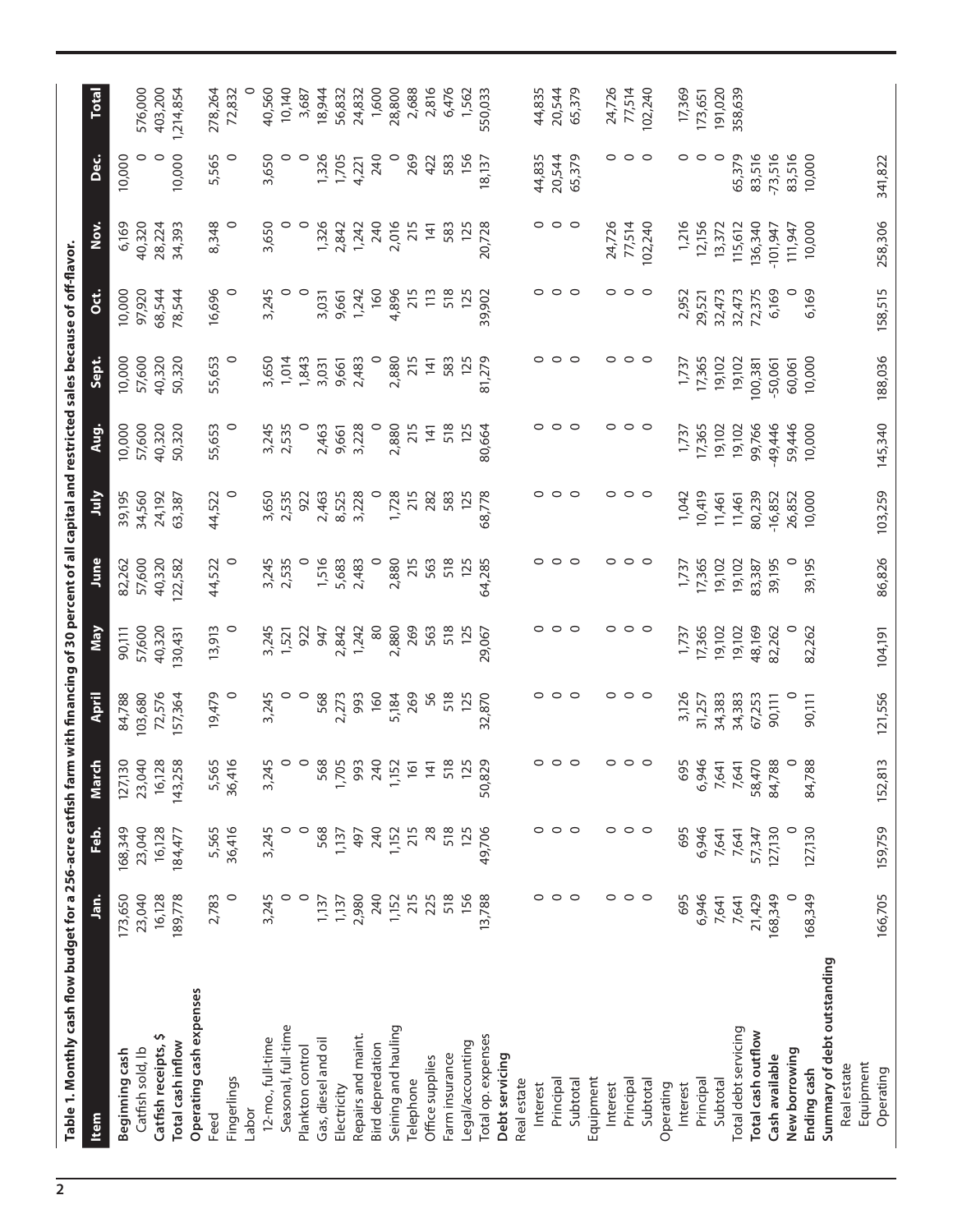ous month as well as any receipts from the sale of catfish in that particular month. Each type of operating cash expense is then itemized in the budget with appropriate amounts recorded for each month. These are summed to obtain total cash operating expenses by month. The next portion of the cash flow budget includes debt servicing payments for each loan for each month. It is most helpful if these are divided into principal and interest payment amounts. Separating the interest from the principal portion of the payment facilitates calculation of the various financial ratios that provide more detailed insight into cash position and risk. It is also useful to maintain a running balance of the amount of debt outstanding for each month. This allows for easy tracking of the operating line of credit to determine whether it increases or decreases throughout the year. The example in Table 1 shows that new borrowing of \$26,852 was needed to meet financial obligations in July and ensure that the ending cash balance was positive, with at least \$10,000 to begin August 1. The new borrowing was added to the operating capital line in the portion of the cash flow budget that records the outstanding farm debts, which increased the outstanding operating capital debt from \$86,826 to \$103,259.

A series of financial indicators can be calculated from the cash flow budget. Some of the more useful are those that measure cash flow risk in the business. Examples include 1) the percent that farm revenue can decline and still meet cash flows, 2) the percent that farm expenses can increase and still meet cash flows, and 3) the percent that interest rates can increase and still meet cash flows. These measures show the manager whether cash flow on the farm is more vulnerable to fluctuations in the price of fish, expenses on the farm, or interest rates, so that the manager can identify strategies for coping with the most important sources of risk. For the 256-acre catfish farm example, farm revenue can decline by 14 percent and still meet cash flows (Table 2). However, this farm cannot tolerate more than a 6 percent increase in farm expenses. Thus, this farm must pay close attention to its expenses as the source of the greatest amount of cash flow risk.

## **Table 2. Cash flow risk measures, 256-acre catfish farm.**

| <b>Measure</b>                                                       | Value |
|----------------------------------------------------------------------|-------|
| Cash flow risk                                                       |       |
| Percent farm cash revenue can decline and still<br>meet cash flows   | 14%   |
| Percent farm cash expenses can increase and still<br>meet cash flows | 6%    |
| Percent interest rates can increase and still meet<br>cash flows     | 14%   |

A farm's accountant can prepare cash flow statements and budgets for the farm, or the farmer can maintain his/her own. For farmers who wish to maintain their own cash flow budgets, there are several options. Some financial software packages include cash flow budgeting options; others, such as FINPACK (from the Center for Farm and Financial Management, University of Minnesota), are specific for farming businesses. A simple spreadsheet tool (and tutorial) is available to the public from the Aquaculture/Fisheries Center of the University of Arkansas at Pine Bluff. It explains how to develop cash flow budgets and includes a template that can be used to enter farm values and manage cash position.

Table 3 shows how manipulating cash flow can affect a business. Farms A and B both have \$270,000 of annual revenue. However, Farm A receives most of its revenue in the latter part of the year and Farm B has its revenue spread out over more months during the year. The liquidity measures are very different for the two farms. Farm A, with most of its revenue concentrated in just a few months towards the end of the year, has mostly negative indicators of cash position, debt servicing, and cash flow risk, whereas Farm B has all positive indicators.

Cash flow budgets, if monitored monthly, can be used to improve the overall management of the farm business. Any month with a negative cash flow is a cash flow problem

| <b>Category</b>                                                                         | <b>Farm A</b> | <b>Farm B</b> |
|-----------------------------------------------------------------------------------------|---------------|---------------|
|                                                                                         |               |               |
| Months in which sales revenue is received                                               |               |               |
| February                                                                                | $\Omega$      | \$60,000      |
| April                                                                                   | $\Omega$      | \$60,000      |
| July                                                                                    | $\Omega$      | \$60,000      |
| September                                                                               | \$60,000      | \$60,000      |
| October                                                                                 | \$90,000      | 0             |
| November                                                                                | \$60,000      | \$30,000      |
| December                                                                                | \$60,000      | 0             |
| <b>Total</b>                                                                            | \$270,000     | \$270,000     |
| <b>Liquidity measures</b>                                                               |               |               |
| Cash flow coverage ratio <sup>a</sup>                                                   | $-0.26$       | 0.17          |
| Debt-servicing ratio <sup>b</sup>                                                       | 0.21          | 0.17          |
| Cash available divided by cash                                                          |               |               |
| inflow                                                                                  | $-0.02$       | 0.01          |
| Cash available divided by operating                                                     |               |               |
| expenses                                                                                | $-0.03$       | 0.02          |
| Cash available divided by liabilities                                                   | $-0.01$       | 0.01          |
| <sup>a</sup> Calculated from the cash flow budget by dividing the excess available cash |               |               |

by the cash required for interest and principal payments. **b** Calculated from the cash flow budget by dividing the cash required for interest and principal payments by the total cash available.

## **Table 3. Effects of two patterns of cash flow on cash position, debt-servicing, and cash flow risk.**